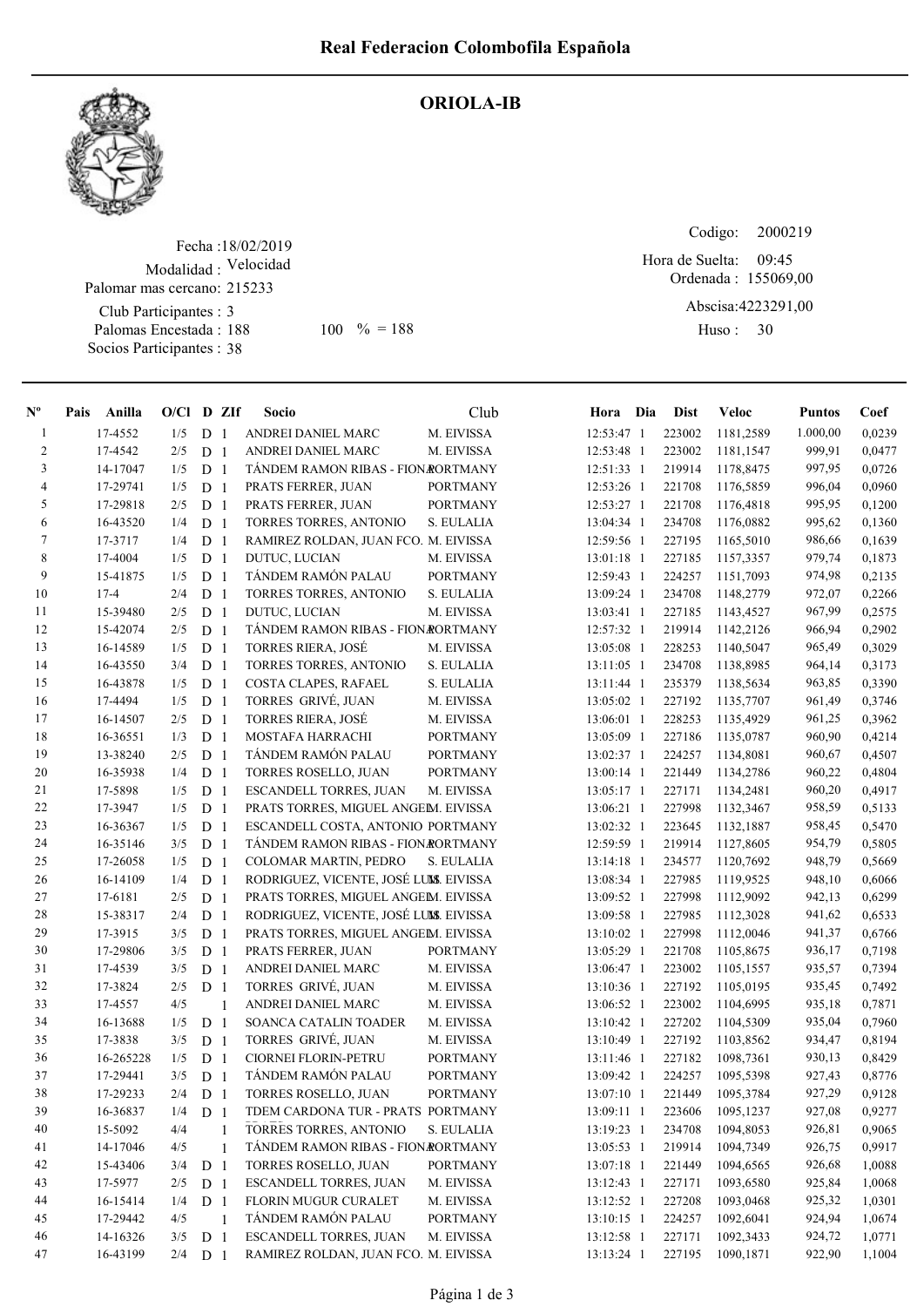|                           |      | ORIOLA-IB 200021902 18/02/2019 |            |                                  |                |                                            |                          |                          |                  |                        |                  |                  |
|---------------------------|------|--------------------------------|------------|----------------------------------|----------------|--------------------------------------------|--------------------------|--------------------------|------------------|------------------------|------------------|------------------|
| $\mathbf{N}^{\mathbf{o}}$ | Pais | Anilla                         | O/Cl D ZIf |                                  |                | Socio                                      | Club                     | Hora Dia                 | <b>Dist</b>      | <b>Veloc</b>           | <b>Puntos</b>    | Coef             |
| 48                        |      | 16-43726                       | 1/5        | D <sub>1</sub>                   |                | TÁNDEM ANTONIO, CAROLINA S. EULALIA        |                          | 13:23:42 1               | 237457           | 1085,7659              | 919,16           | 1,0752           |
| 49                        |      | 17-30073                       | 1/5        | D <sub>1</sub>                   |                | RIBAS RIBAS, DANIEL                        | <b>PORTMANY</b>          | 13:06:09 1               | 218371           | 1085,6127              | 919,03           | 1,1936           |
| 50                        |      | 16-14868                       | 1/4        | D <sub>1</sub>                   |                | TORRES MARI, VICENTE                       | M. EIVISSA               | 13:13:08 1               | 225911           | 1085,4148              | 918,86           | 1,1773           |
| 51                        |      | 17-30197                       | 2/5        | D <sub>1</sub>                   |                | CIORNEI FLORIN-PETRU                       | <b>PORTMANY</b>          | 13:14:41 1               | 227182           | 1083,4528              | 917,20           | 1,1941           |
| 52                        |      | 17-3786                        | 3/4        | D <sub>1</sub>                   |                | RAMIREZ ROLDAN, JUAN FCO. M. EIVISSA       |                          | 13:14:47 1               | 227195           | 1082,9983              | 916,81           | 1,2174           |
| 53                        |      | 17-5446                        | 1/5        | D <sub>1</sub>                   |                | VALERO TORRES, GERMAN                      | M. EIVISSA               | 13:14:54 1               | 227171           | 1082,2820              | 916,21           | 1,2410           |
| 54                        |      | 17-3936                        | 4/5        |                                  | $\mathbf{1}$   | PRATS TORRES, MIGUEL ANGEM. EIVISSA        |                          | 13:15:55 1               | 227998           | 1080,9862              | 915,11           | 1,2598           |
| 55                        |      | 17-3991                        | 5/5        |                                  | 1              | PRATS TORRES, MIGUEL ANGEM. EIVISSA        |                          | 13:15:59 1               | 227998           | 1080,6446              | 914,82           | 1,2831           |
| 56                        |      | 14-18642                       | 2/5        | D <sub>1</sub>                   |                | TÁNDEM ANTONIO, CAROLINA S. EULALIA        |                          | 13:25:03 1               | 237457           | 1079,1047              | 913,52           | 1,2544           |
| 57                        |      | 18-230681                      | 1/4        | D <sub>1</sub>                   |                | CUCU, FLORIAN                              | M. EIVISSA               | 13:15:43 1               | 227185           | 1078,1539              | 912,71           | 1,3346           |
| 58                        |      | 16-36336                       | 2/5        | D <sub>1</sub>                   |                | ESCANDELL COSTA, ANTONIO PORTMANY          |                          | 13:12:34 1               | 223645           | 1077,4611              | 912,12           | 1,3795           |
| 59                        |      | 17-25891                       | 1/4        | D <sub>1</sub>                   |                | IGNACIO OLMEDO UCENDO                      | S. EULALIA               | 13:23:35 1               | 235487           | 1077,3328              | 912,02           | 1,3327           |
| 60                        |      | 16-13653                       | 4/5        |                                  | 1              | TORRES GRIVÉ, JUAN                         | M. EIVISSA               | 13:16:02 1               | 227192           | 1076,5693              | 911,37           | 1,4048           |
| 61                        |      | 15-37708                       | 4/5        |                                  | 1              | ESCANDELL TORRES, JUAN                     | M. EIVISSA               | 13:16:02 1               | 227171           | 1076,4698              | 911,29           | 1,4283           |
| 62                        |      | 16-43992                       | 2/5        | D <sub>1</sub>                   |                | COLOMAR MARTIN, PEDRO                      | S. EULALIA               | 13:22:56 1               | 234577           | 1076,3704              | 911,20           | 1,4059           |
| 63                        |      | 16-14180                       | 3/4        | D <sub>1</sub>                   |                | RODRIGUEZ, VICENTE, JOSÉ LUIS. EIVISSA     |                          | 13:16:50 1               | 227985           | 1076,2470              | 911,10           | 1,4699           |
| 64                        |      | 17-6150                        | 2/4        | D <sub>1</sub>                   |                | FLORIN MUGUR CURALET                       | M. EIVISSA               | 13:16:36 1               | 227208           | 1073,7618              | 908,99           | 1,4983           |
| 65                        |      | 17-4192                        | 2/5        | D <sub>1</sub>                   |                | SOANCA CATALIN TOADER                      | M. EIVISSA               | 13:17:00 1               | 227202           | 1071,7075              | 907,25           | 1,5218           |
| 66                        |      | 17-29830                       | 4/5        |                                  | $\mathbf{1}$   | PRATS FERRER, JUAN                         | <b>PORTMANY</b>          | 13:11:54 1               | 221708           | 1071,5708              | 907,14           | 1,5835           |
| 67                        |      | 15-43526                       | 1/2        | D <sub>1</sub>                   |                | PLANELLS ROIG DOMINGO                      | <b>PORTMANY</b>          | 13:07:25 1               | 216760           | 1070,8604              | 906,54           | 1,6441           |
| 68                        |      | 17-24965                       | 1/4        | D <sub>1</sub>                   |                | VICENTE MARI, JUAN                         | S. EULALIA               | 13:28:18 1               | 239019           | 1070,3941              | 906,14           | 1,5133           |
| 69                        |      | 16-43445                       | 1/5        | D <sub>1</sub>                   |                | PIEDRA MANGAS RAFAEL                       | M. EIVISSA               | 13:17:49 1               | 227765           | 1070,2404              | 906,01           | 1,6114           |
| 70                        |      | 15-40939                       | 1/4        | D <sub>1</sub>                   |                | TUR GARCIA, JOSÉ                           | S. EULALIA               | 13:24:47 1               | 234904           | 1068,7981              | 904,79           | 1,5851           |
| 71                        |      | 16-36375                       | 3/5        | D <sub>1</sub>                   |                | ESCANDELL COSTA, ANTONIO PORTMANY          |                          | 13:14:24 1               | 223645           | 1068,0277              | 904,14           | 1,6887           |
| 72<br>73                  |      | 16-43411<br>17-24972           | 2/5        | D <sub>1</sub>                   |                | PIEDRA MANGAS RAFAEL                       | M. EIVISSA               | 13:18:25 1<br>13:29:04 1 | 227765<br>239019 | 1067,2316              | 903,46           | 1,6815           |
| 74                        |      | 17-25841                       | 2/4<br>2/5 | D <sub>1</sub><br>D <sub>1</sub> |                | VICENTE MARI, JUAN<br>COSTA CLAPES, RAFAEL | S. EULALIA<br>S. EULALIA | 13:26:31 1               | 235379           | 1066,7316<br>1062,5792 | 903,04<br>899,53 | 1,6245<br>1,6723 |
| 75                        |      | 16-14658                       | 1/5        | D <sub>1</sub>                   |                | CARDONA TORRES, ANTONIO M. EIVISSA         |                          | 13:15:52 1               | 222789           | 1056,5397              | 894,41           | 1,7906           |
| 76                        |      | 16-14698                       | 2/5        | D <sub>1</sub>                   |                | CARDONA TORRES, ANTONIO M. EIVISSA         |                          | 13:16:06 1               | 222789           | 1055,3719              | 893,42           | 1,8145           |
| 77                        |      | 17-5716                        | 1/4        | D <sub>1</sub>                   |                | COSTA ESCANDELL, ANTONIO M. EIVISSA        |                          | 13:20:36 1               | 227251           | 1054,0399              | 892,30           | 1,8023           |
| 78                        |      | 16-15755                       | 2/5        | D <sub>1</sub>                   |                | VALERO TORRES, GERMAN                      | M. EIVISSA               | 13:20:34 1               | 227171           | 1053,8318              | 892,12           | 1,8263           |
| 79                        |      | 16-15511                       | 3/5        | D <sub>1</sub>                   |                | DUTUC, LUCIAN                              | M. EIVISSA               | 13:20:42 1               | 227185           | 1053,2452              | 891,62           | 1,8497           |
| 80                        |      | 17-25306                       | 2/4        | D <sub>1</sub>                   |                | TUR GARCIA, JOSÉ                           | S. EULALIA               | 13:28:09 1               | 234904           | 1052,6731              | 891,14           | 1,8115           |
| 81                        |      | 17-5515                        | 3/5        | D <sub>1</sub>                   |                | VALERO TORRES, GERMAN                      | M. EIVISSA               | 13:21:04 1               | 227171           | 1051,3931              | 890,06           | 1,8966           |
| 82                        |      | 16-43756                       | 3/5        | D <sub>1</sub>                   |                | TÁNDEM ANTONIO, CAROLINA S. EULALIA        |                          | 13:30:57 1               | 237457           | 1050,9272              | 889,66           | 1,8368           |
| 83                        |      | 16-15496                       | 3/4        | D <sub>1</sub>                   |                | FLORIN MUGUR CURALET                       | M. EIVISSA               | 13:21:23 1               | 227208           | 1050,0254              | 888,90           | 1,9431           |
| 84                        |      | 16-14834                       | 2/4        | D <sub>1</sub>                   |                | TORRES MARI, VICENTE                       | M. EIVISSA               | 13:20:19 1               | 225911           | 1049,2035              | 888,20           | 1,9778           |
| 85                        |      | 13-18083                       | 4/4        |                                  | 1              | RODRIGUEZ, VICENTE, JOSÉ LUMS. EIVISSA     |                          | 13:22:20 1               | 227985           | 1049,0107              | 888,04           | 1,9831           |
| 86                        |      | 15-39317                       | 5/5        |                                  | 1              | ANDREI DANIEL MARC                         | M. EIVISSA               | 13:17:46 1               | 223002           | 1048,1059              | 887,27           | 2,0513           |
| 87                        |      | 18-257685                      | 1/4        | D <sub>1</sub>                   |                | PORTAS PRATS, ANTONIO                      | <b>PORTMANY</b>          | 13:15:50 1               | 220396           | 1045,3565              | 884,95           | 2,0997           |
| 88                        |      | 17-26084                       | 3/5        | D <sub>1</sub>                   |                | COLOMAR MARTIN, PEDRO                      | S. EULALIA               | 13:30:07 1               | 234577           | 1042,0241              | 882,13           | 1,9954           |
| 89                        |      | 17-26027                       | 4/5        |                                  | $\mathbf{1}$   | COLOMAR MARTIN, PEDRO                      | S. EULALIA               | 13:30:14 1               | 234577           | 1041,4844              | 881,67           | 2,0181           |
| 90                        |      | 17-29243                       | 4/4        |                                  | $\mathbf{1}$   | TORRES ROSELLO, JUAN                       | <b>PORTMANY</b>          | 13:17:56 1               | 221449           | 1039,9922              | 880,40           | 2,1618           |
| 91                        |      | 17-24929                       | 2/4        | D <sub>1</sub>                   |                | IGNACIO OLMEDO UCENDO                      | S. EULALIA               | 13:31:38 1               | 235487           | 1039,0660              | 879,62           | 2,0555           |
| 92                        |      | 16-42823                       | 3/4        | D <sub>1</sub>                   |                | VICENTE MARI, JUAN                         | S. EULALIA               | 13:35:10 1               | 239019           | 1038,4605              | 879,11           | 2,0474           |
| 93                        |      | 16-43619                       | 4/5        |                                  | $\overline{1}$ | TÁNDEM ANTONIO, CAROLINA S. EULALIA        |                          | 13:33:54 1               | 237457           | 1037,3831              | 878,20           | 2,0832           |
| 94                        |      | 15-38185                       | 3/5        | D <sub>1</sub>                   |                | SOANCA CATALIN TOADER                      | M. EIVISSA               | 13:24:48 1               | 227202           | 1033,6761              | 875,06           | 2,2007           |
| 95                        |      | 16-13876                       | 2/4        | D <sub>1</sub>                   |                | COSTA ESCANDELL, ANTONIO M. EIVISSA        |                          | 13:24:56 1               | 227251           | 1033,2722              | 874,72           | 2,2236           |
| 96                        |      | 16-43429                       | 3/5        | D <sub>1</sub>                   |                | PIEDRA MANGAS RAFAEL                       | M. EIVISSA               | 13:25:34 1               | 227765           | 1032,6356              | 874,18           | 2,2420           |
| 97                        |      | 16-15221                       | 5/5        |                                  | -1             | ESCANDELL TORRES, JUAN                     | M. EIVISSA               | 13:25:04 1               | 227171           | 1032,2826              | 873,88           | 2,2712           |
| 98                        |      | 17-5563                        | 1/5        | D <sub>1</sub>                   |                | COSTA FERRER, ANGELA                       | M. EIVISSA               | 13:26:19 1               | 227699           | 1028,8380              | 870,96           | 2,2893           |
| 99                        |      | 16-35230                       | $5/5$      |                                  | -1             | TÁNDEM RAMON RIBAS - FION RORTMANY         |                          | 13:18:47 1               | 219914           | 1028,6770              | 870,83           | 2,3946           |
| 100                       |      | 17-5495                        | 4/5        |                                  | 1              | VALERO TORRES, GERMAN                      | M. EIVISSA               | 13:26:13 1               | 227171           | 1026,9163              | 869,34           | 2,3415           |
| 101                       |      | 16-15727                       | 5/5        |                                  | $\mathbf{1}$   | VALERO TORRES, GERMAN                      | M. EIVISSA               | 13:26:16 1               | 227171           | 1026,6842              | 869,14           | 2,3649           |
| 102                       |      | 17-30486                       | 1/1        | D <sub>1</sub>                   |                | PRATS RIBAS, FRANCISCO                     | <b>PORTMANY</b>          | 13:18:58 1               | 217876           | 1018,2708              | 862,02           | 2,4902           |
| 103                       |      | 15-39413                       | 3/5        | D <sub>1</sub>                   |                | CIORNEI FLORIN-PETRU                       | <b>PORTMANY</b>          | 13:28:25 1               | 227182           | 1016,8534              | 860,82           | 2,4116           |
| 104                       |      | 16-14747                       | 3/5        | D <sub>1</sub>                   |                | CARDONA TORRES, ANTONIO                    | M. EIVISSA               | 13:24:52 1               | 222789           | 1013,2914              | 857,80           | 2,4830           |
| 105                       |      | 17-4008                        | 4/5        |                                  | -1             | DUTUC, LUCIAN                              | M. EIVISSA               | 13:30:12 1               | 227185           | 1008,8144              | 854,01           | 2,4584           |
| 106                       |      | 16-36018                       | $2/5$      | D <sub>1</sub>                   |                | RIBAS RIBAS, DANIEL                        | <b>PORTMANY</b>          | 13:22:03 1               | 218371           | 1006,0862              | 851,70           | 2,5820           |
| 107                       |      | 16-14511                       | 3/5        | D <sub>1</sub>                   |                | TORRES RIERA, JOSÉ                         | M. EIVISSA               | 13:32:06 1               | 228253           | 1005,0771              | 850,85           | 2,4935           |
| $108\,$                   |      | 17-29443                       | 5/5        |                                  | $\overline{1}$ | TÁNDEM RAMÓN PALAU                         | <b>PORTMANY</b>          | 13:30:33 1               | 224257           | 994,2673               | 841,70           | 2,5617           |
| 109                       |      | 16-36092                       | 3/5        | D <sub>1</sub>                   |                | RIBAS RIBAS, DANIEL                        | <b>PORTMANY</b>          | 13:24:48 1               | 218371           | 993,4986               | 841,05           | 2,6551           |
| $110\,$                   |      | 17-30375                       | 2/2        | D <sub>1</sub>                   |                | PLANELLS ROIG DOMINGO                      | <b>PORTMANY</b>          | 13:23:12 1               | 216760           | 993,4005               | 840,96           | 2,6993           |
| 111                       |      | 16-37893                       | 3/4        | D <sub>1</sub>                   |                | COSTA ESCANDELL, ANTONIO M. EIVISSA        |                          | 13:34:35 1               | 227251           | 989,8410               | 837,95           | 2,5981           |
| 112                       |      | 16-36783                       | 2/4        | D <sub>1</sub>                   |                | TDEM CARDONA TUR - PRATS PORTMANY          |                          | 13:31:00 1               | 223606           | 989,4071               | 837,58           | 2,6643           |
| 113                       |      | 16-265201                      | 1/4        | D <sub>1</sub>                   |                | JUAN RIBAS, VICENTE                        | PORTMANY                 | 13:28:34 1               | 220549           | 986,5022               | 835,12           | 2,7253           |
| 114                       |      | 17-26030                       | 5/5        |                                  | $\mathbf{1}$   | COLOMAR MARTIN, PEDRO                      | S. EULALIA               | 13:47:06 1               | 234577           | 968,9261               | 820,24           | 2,5850           |